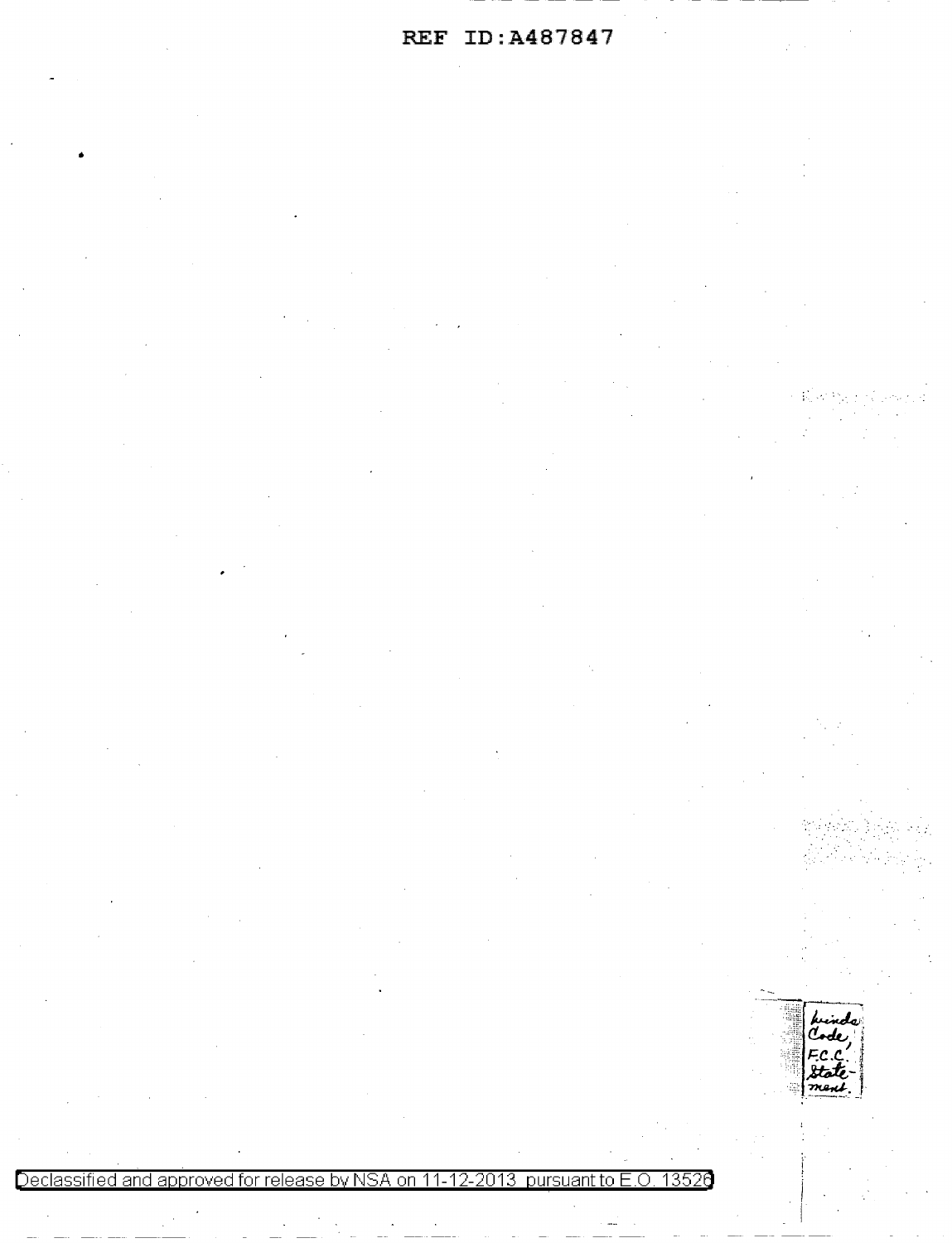UNITED STATES OF AMERICA

#### FEDERAL COMMUNICATIONS COMMISSION

Washington, D. C., August 18, 1944

I hereby certify that the attached are true copies of documents

described as follows:

c 0 p y

ś

Document No. 1 is a true copy of the weather messages which Major Wesley T. Guest (now Colonel), U.S. *Arrq* Signal Corps, requested the Commission's monitors to be on the lookout for in Tokyo broad• casts and to advise Colomel Bratton, Army Military Intelligence, if any such message was intercepted. This request was made on November 28, 1941 at approximately 2140 GMT.

Document No. 2 is a true copy of a weather message from Tokyo station JVW3, intercepted by Commission monitors at approximately 2200 GMT, December 4, 1941, which at 9:05 p.m. EST, December  $4$ , 1941, having been unable to contact Colonel Bratton's office, was telephoned to Lieutenant Brotherhood, 20-G. Watch Officer, Navy Department, who stated that he was authorized to accept messages of interest to Colonel Bratton's office.

Document No. 3 is a true copy *ot* a weather message from Tokyo station JVW3, intercepted by Commission monitors at 2130 GMT, December 5, 1941, which was telephoned to Colonel Bratton at his residence at 7:50 p.m. EST, December 5, 1941.

Document No. 4 is a true copy of two weather messages intercepted by Commission monitors from Tokyo stations JLG  $4$  and JZJ between 0002 and 0035 GMT, December 8, 1941, and telephoned to Lt. Colonel C.C. Dusenbury, U.S. Army- Service Corps, at the request of Colonel Bratton's office at approximately 8 p.m. EST, December 7, 1941. Document No. 4 also contains the Romaji version of these messages.

on file in this Commission, and that I am the proper custodian of the

same.

(SEAL of the  $F.C.C.$ 

 $\sim$ 

IN WITNESS WHEREOF, I have hereunto set my hand, and caused the seal of the Federal Communications Commission to be affixed, this twenty-first day of August, 1944.

/s/ T. J. Slowie

T. J. Slowie Secretary



DCR 7i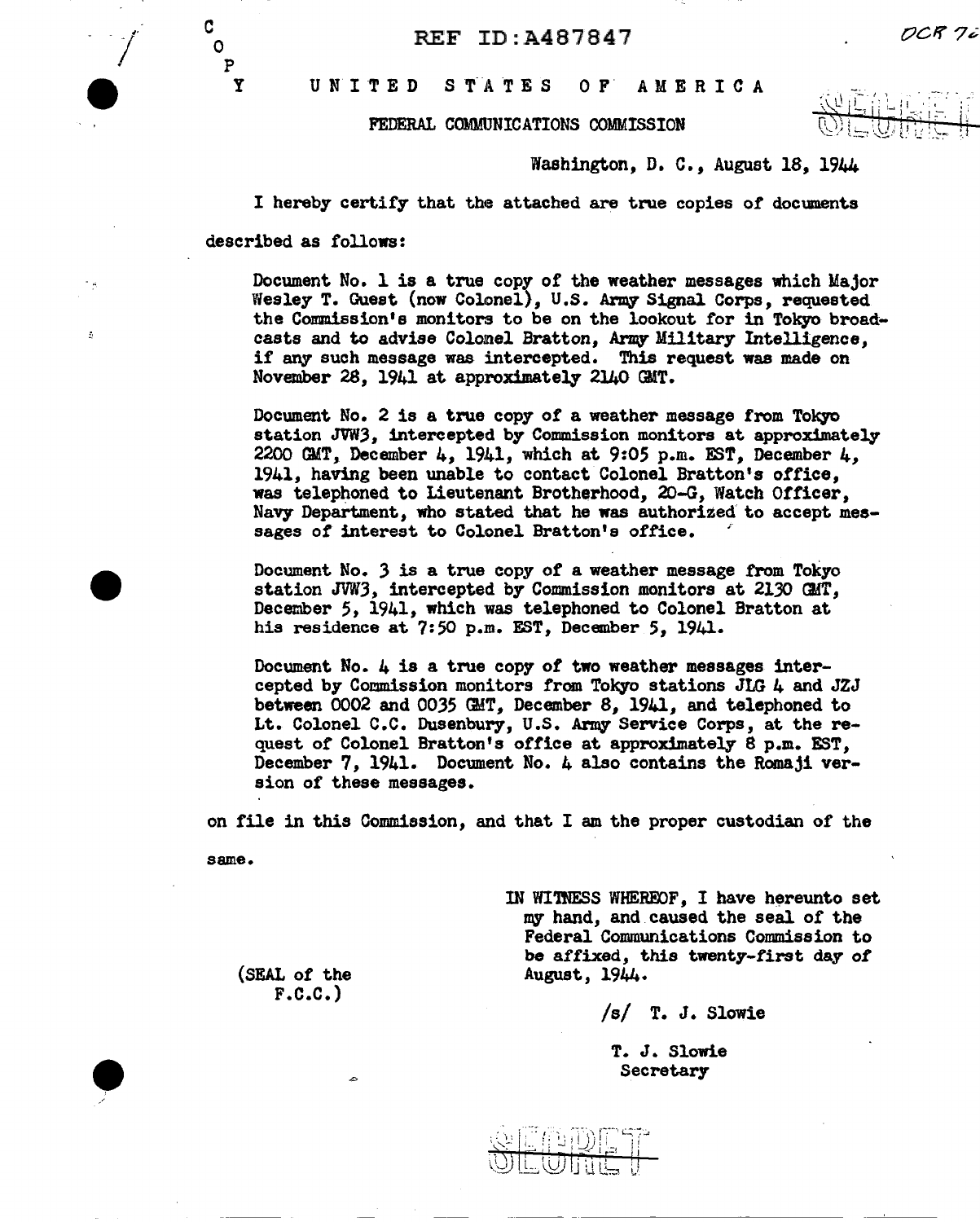## REF ID:A487847

*:i>:* I :~; i :cc~ ;-.>:: .1r.~ ':T'  $\mathcal{F} = \{ \mathcal{F}_i \mid i=1,2, \ldots \}$ 

## DOCUMENT NO. 1

**RAD** 

| GROUP ONE IS EAST WIND RAIN                             | - 195     |
|---------------------------------------------------------|-----------|
| GROUP TWO IS NORTH WIND CLOUDY AND                      | J-Russ    |
| GROUP THREE IS WEST WIND CLEAR STOP                     | $  \beta$ |
| GROUPS REPEATED TWICE IN MIDDLE AND AT END OF BROADCAST |           |

this comptants to

c 0 p

 $\begin{picture}(180,170) \put(0,0){\line(1,0){155}} \put(150,17){\line(1,0){155}} \put(150,17){\line(1,0){155}} \put(150,17){\line(1,0){155}} \put(150,17){\line(1,0){155}} \put(150,17){\line(1,0){155}} \put(150,17){\line(1,0){155}} \put(150,17){\line(1,0){155}} \put(150,17){\line(1,0){155}} \put(150,17){\line(1,0){155}}$ 

The above are the weather messages Major Wesley T. Guest<br>requested the Commission to monitor on November 28, 1941<br> $\frac{1}{2}$ <br> $\frac{1}{2}$ <br> $\frac{1}{2}$ <br> $\frac{1}{2}$ <br> $\frac{1}{2}$ <br> $\frac{1}{2}$ <br> $\frac{1}{2}$ <br> $\frac{1}{2}$ <br> $\frac{1}{2}$ <br> $\frac{1}{2}$ <br> $\frac{1}{2}$ requested the Commission to monitor on November 28, 1941

 $\mathcal{O}$  if  $\Omega$  in the  $T$ ;M':,r·~,', ~: ,'; \~,·\_~::~! ~~--~~'. i: ... \_, l \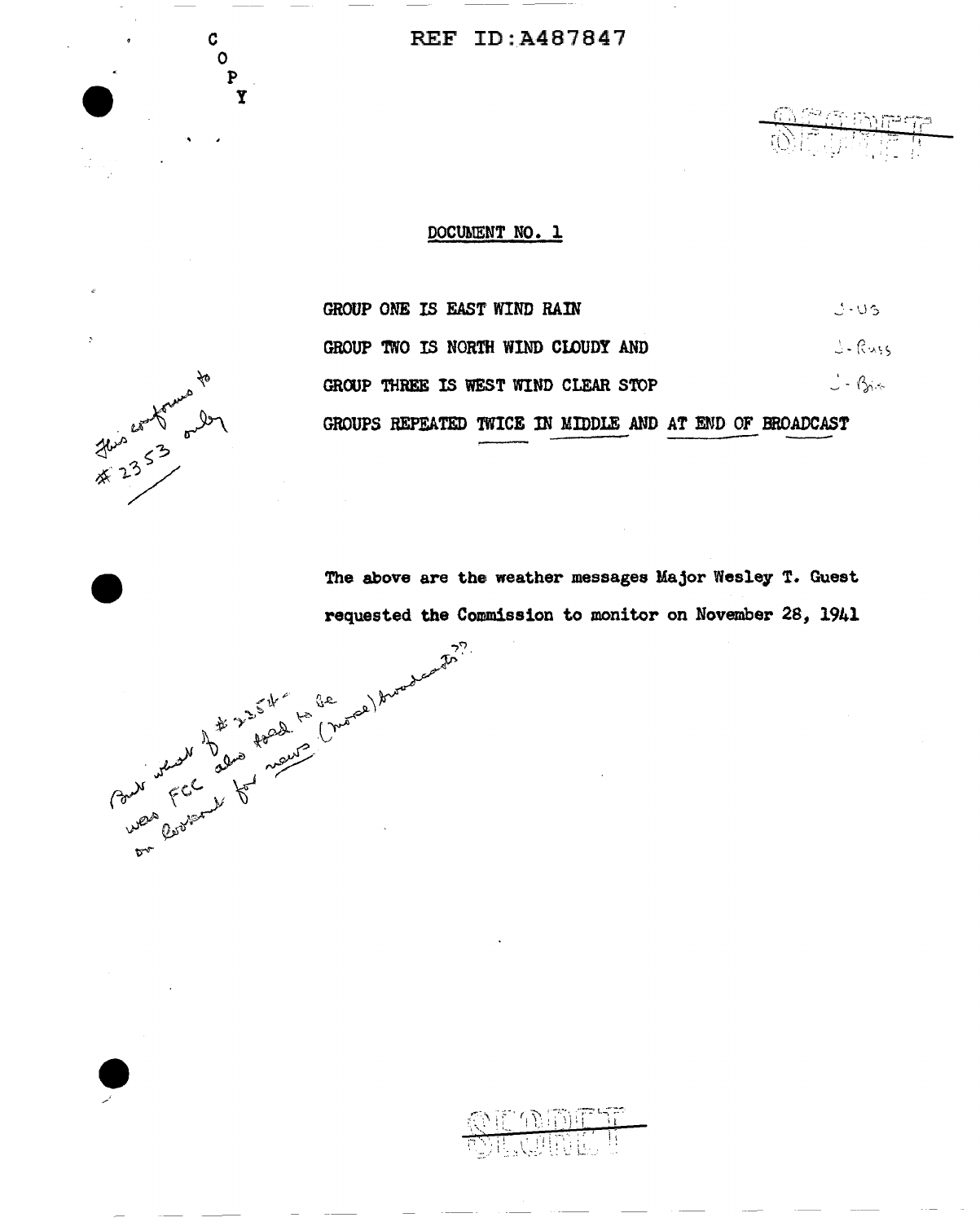## DOCUMENT NO. 2

TOKYO TODAY NORTH WIND SLIGHTLY STRONGER MAY BECOME CLOUDY TONIGHT TOMORROW SLIGHTLY CLOUDY AND FINE WEATHER

 $(0$  if  $C$  me  $\tau$  $\cdot$  )  $\cdot$ 아카 눈 V.에 기미(5m) ::1

-1. *p*. *p*. *e.e.* 

 $\ddot{\phantom{0}}$ 

J- F.USS

KANAGAWA PREFECTURE TODAY NORTH WIND CLOUDY FROM AFTERNOON MORE CLOUDS

CHIBA PREFECTURE TODAY NORTH WIND CLEAR MAY BFCOME SLIGHTLY CLOUDY OCEAN SURFACE CAIM

Weather message from Tokyo Station JVW3 transmitted at approximately 2200 GMT, December 4, 1941.

the human is *\_/* 

•

c 0 p y

------------------- -- -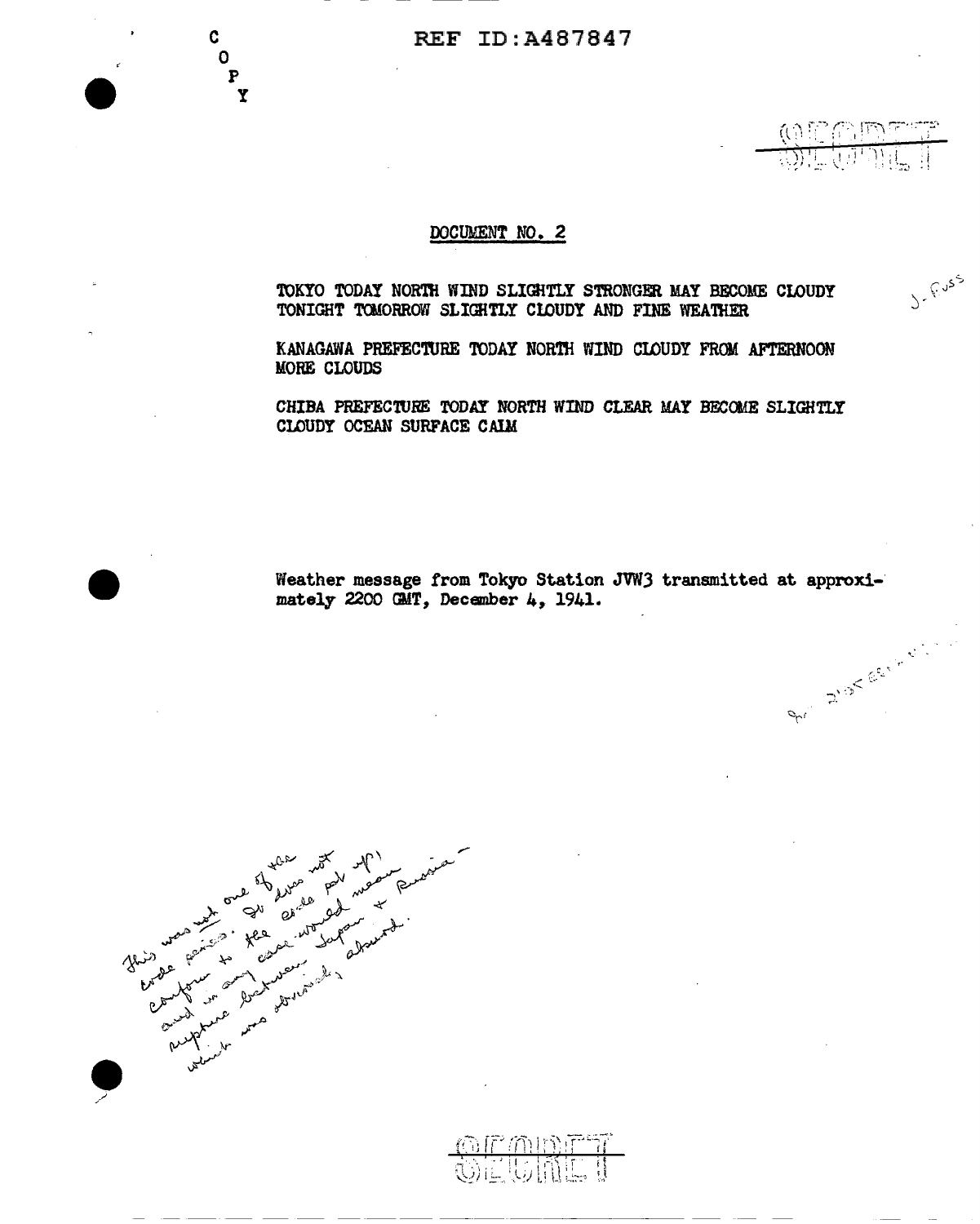

Sat 2130 Gallery

## OOCUMENT NO. 3

TODAY NORTH WIND MORNING CLOUDY AFTERNOON CLEAR BEGIN CLOUDY EVENING. TOMORROW NORTH WIND AND LATER FROM SOUTH. (repeated 3 times)

Weather message from Tokyo Station JVN3 transmitted at approximately 2130 gmt December 5, 1941 •

(中国)

This was my to de de la district de la distribución de la distribución de la distribución de la distribución d<br>Composition de la distribución de la distribución de la distribución de la distribución de la distribución de<br>C

c 0

y

 $\begin{matrix}\n\bullet \\
\bullet \\
\bullet \\
\bullet \\
\bullet\n\end{matrix}$